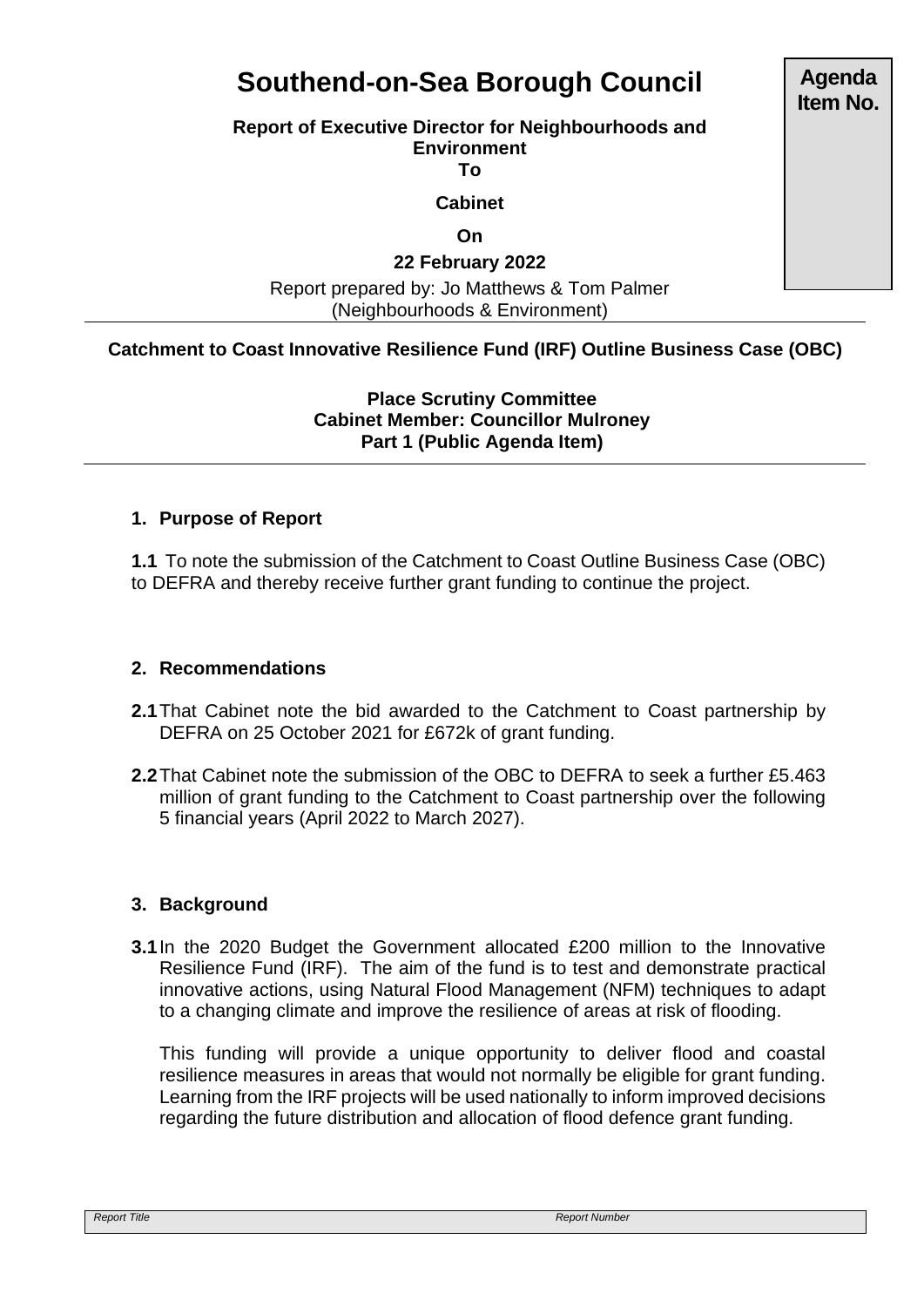**3.2** A collaborative bid in the form of an Expression of Interest (EOI) was submitted to the EA in January 2021 by the Catchment to Coast Partnership. The project was granted approval by DEFRA in May 2021 and forms one of only 25 pilots nationwide to receive capital funding to take forward the actions and interventions for the communities identified within the EOI.

Southend Borough Council (SBC) is the Lead Partner in terms project governance and reporting to Defra. SBC and Thurrock Borough Council (TBC) are jointly responsible for the delivery of the project.

Ten other organisations, listed below, make up the collaborative Catchment to Coast Partnership, each bringing their own expertise, experience and resource to partnership delivery:

- Anglian Water
- Castle Point Borough Council
- Environment Agency
- Rochford District Council
- Kings College London,
- The University of Essex
- AmbioTEK CIC
- Essex Wildlife Trust
- Mott MacDonald
- Thames 21
- **3.3** The Catchment to Coast Project is innovative in its approach to flood and coastal resilience as all proposed innovative NFM solutions will be complementary and designed to work in coherence across the hydraulic catchment, regardless of administrative boundaries.

Furthermore, both peak flood and peak drought will be considered in terms of rainwater harvesting, flood attenuation and community re-use. All innovative NFM solutions will compliment natural processes either as a hybrid solution or replacement of traditional hard engineering measures.

The resilience actions proposed will provide secondary benefits including improved water quality, pollution reduction, increased biodiversity, carbon capture, social value in terms of financial benefit and non-financial benefits such as hydro-citizenship, community collaboration, education and skills/training.

- **3.4** The Catchment to Coast project is strategically aligned with all existing Flood and Coastal Erosion Risk Management plans at local, regional and national levels.
- **3.5** Based on the innovation focus and goal of reducing flood risk and coastal erosion whilst gaining wider benefits, six specific objectives have now been set for the Catchment to Coast project to align with those of the national IRF goals, they are:
	- 1. **Improved Flood Resilience:** Increase the resilience of communities, agricultural land and infrastructure to flood and coastal erosion risks within the project area.
	- 2. **Creating Awareness and Education:** Provide opportunities for education and increased awareness and responsibilities within the communities.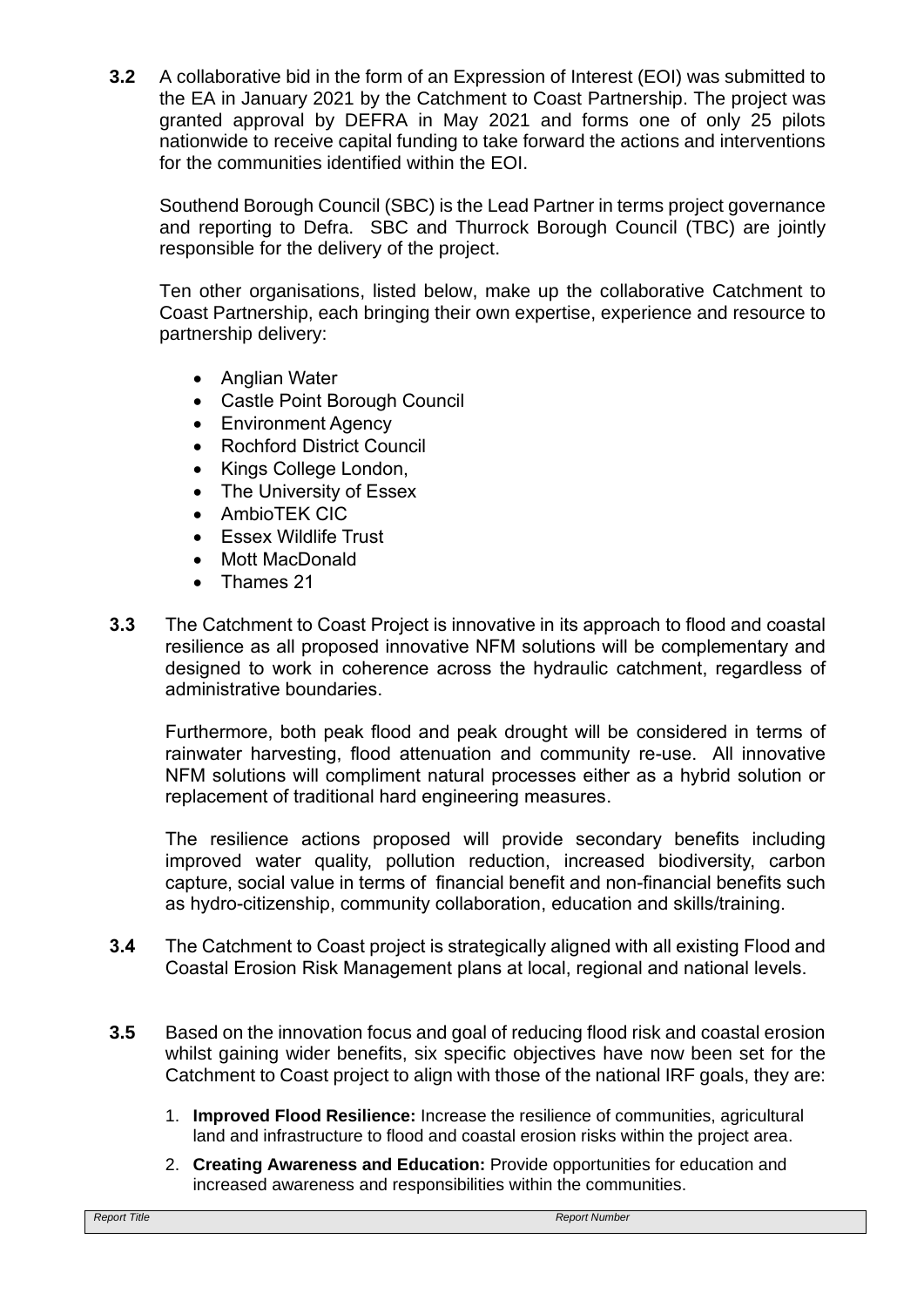- 3. **Pollution Reduction:** Achieve improvements to water quality and reduce diffuse pollution through intervention.
- 4. **Wider Benefits:** Provide and demonstrate the value of wider benefits from innovative flood risk and coastal erosion risk reduction measures.
- 5. **Data Capture, Monitoring, Reporting and Learning:** Provide increased knowledge and data regarding innovative solutions.
- 6. **Influence Future Policy Making**: Influence local policy, including planning to drive improved decision making around flood risk and coastal erosion reduction.

Further details on sub-objectives, how they will be measured and by when, can be found within the OBC document.

## **4.0 Development of the Outline Business Case (OBC) Submission**

The EA requires an OBC to be submitted by the end of March 2022. This OBC is not a standard Environment Agency OBC in that it is not a traditional investment OBC, the decision to invest has already been agreed by DEFRA.

Instead, owing to the compressed project timeframe, this OBC unusually combines the development and delivery of the project in one case and also allows for further project refinement in year 2 of the project programme, i.e. after the OBC has been submitted.

By refinement, it is meant that, any surveys and investigations which have yet to be completed in year 1 of the IRF project may continue into year 2 with results being analysed and then used to refine solutions and measures detailed within the submitted OBC.

The flexibility allowed with the IRF OBC means that the document can be expanded to cover any questions the EA have, e.g., any areas of uncertainty or risk in terms of effectiveness and locality of measures. These can therefore be refined and consulted upon in year 2. However, the fundamentals of the project, i.e., the scope, including objectives and benefits will not change.

- **4.1** Submission of the OBC allows the receipt of further DEFRA funding to facilitate project progression, thus securing the funding required for the delivery and implementation of the finalised, agreed measures. The OBC will include the following information:
	- **Programme** high level project delivery over the next five years.
	- **Strategic Case**: Outlines the key strategic policies that the project aligns with, as listed in earlier sections.
	- **Economic Case**: Description of the current baseline, costs of the proposed interventions and benefits they will achieve. This includes how will risk be incorporated, how damages be assessed and qualitative and quantitative benefits.
	- **Management Case**: Description of how the project will be managed, including governance, MoU between partners, engagement plans, and lessons learned.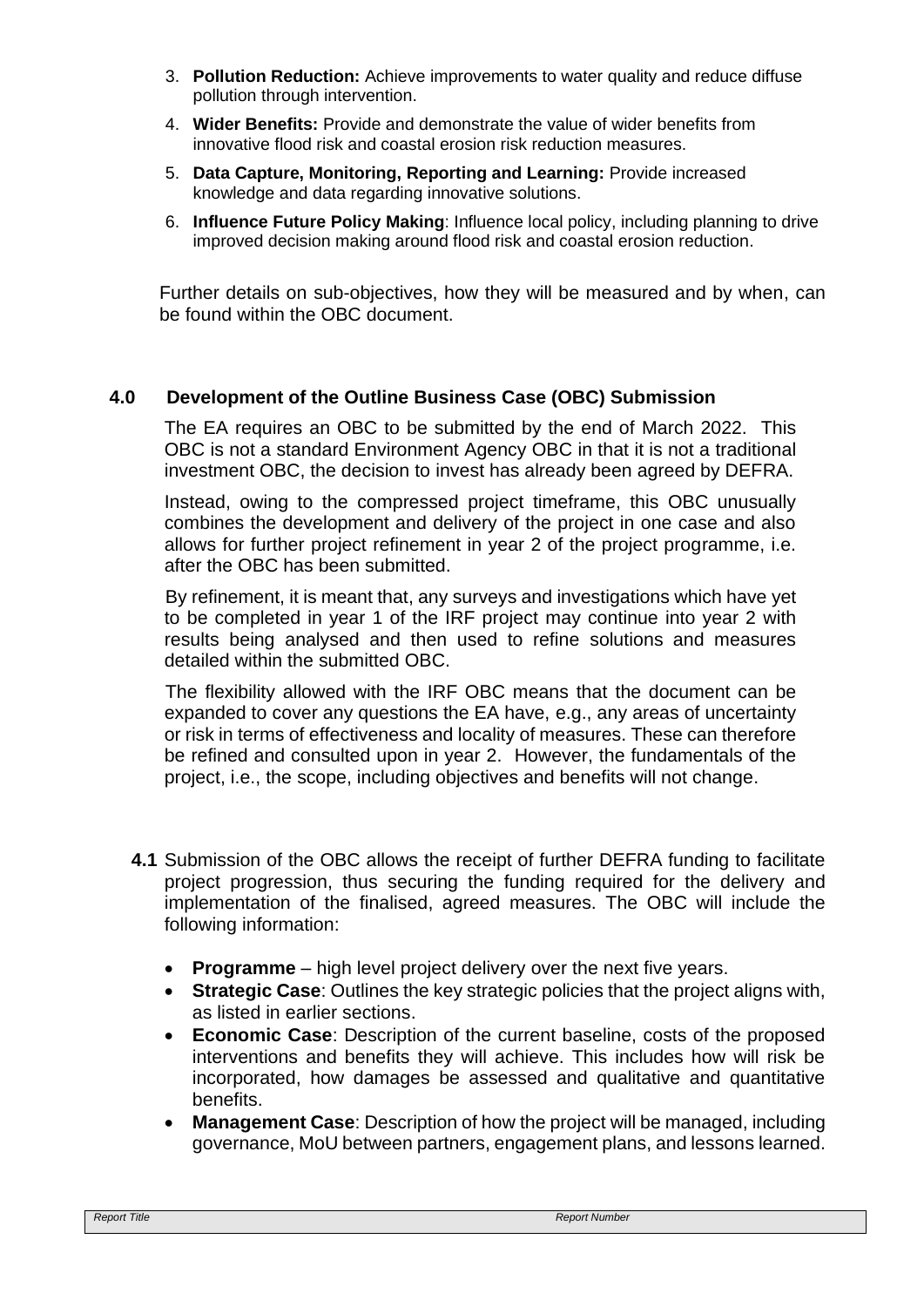- **Commercial Case**: The project will make use of current frameworks where possible and utilise alternate sustainable processes and contracts to procure local contractors where specialised services cannot be obtained through normal processes.
- **Financial Case**: Details on how much the project and intervention measures will cost including optimism bias and risk analysis.

#### **4.2**

Within Southend the following options are being considered as part of the Catchment to Coast project. Refinement of options and exact locations will be confirmed following further investigations and survey results in year 2 as described above.

- Surface water flood risk reduction in Shoebury and Prittle Brook catchments using nature-based solutions such as leaky dams and regenerative agriculture in the upper catchment areas, with the retrofitting of Sustainable Drainage Systems (SuDS), including the implementation of water storage and community re-use measures, in the middle and lower catchment.
- Surface water flood warning beacons in high surface water flood risk areas of the Shoebury and Prittle Brook catchments.
- Coastal erosion risk reduction measures on Two Tree Island including implementation of bio-tiles and off-shore bio-barriers to reduce the impact of waves. The use of coir rolls and dredged material will be utilised where feasible to further stabilise and encourage the generation of new saltmarsh.

Outside the Southend Borough, other areas with comparable risks, the following options and locations are proposed:

- Surface water flood risk reduction in Stanford Le Hope catchment, Wharf Road, Tank Hill and the Balstonia Park areas - using nature-based solutions such as leaky dams wetland habitats and regenerative agriculture in the upper catchment areas, with the retrofitting of Sustainable Drainage Systems (SuDS), including the implementation of water storage and community re-use measures, in the middle and lower catchment.
- Surface water flood warning beacons in high surface water flood risk areas of the Bulphan catchment.
- Coastal erosion risk reduction measures on Coalhouse Fort, Fobbing Marshes, Tilbury, Tilbury Marshes and Castle, The Warren, Canvey Hights Country Park and Benfleet Creek the Hadleigh Seawall - including implementation of bio-tiles and off-shore bio-barriers to reduce the impact of waves. The use of coir rolls and dredged material will be utilised where feasible to further stabilise and encourage the generation of new saltmarsh.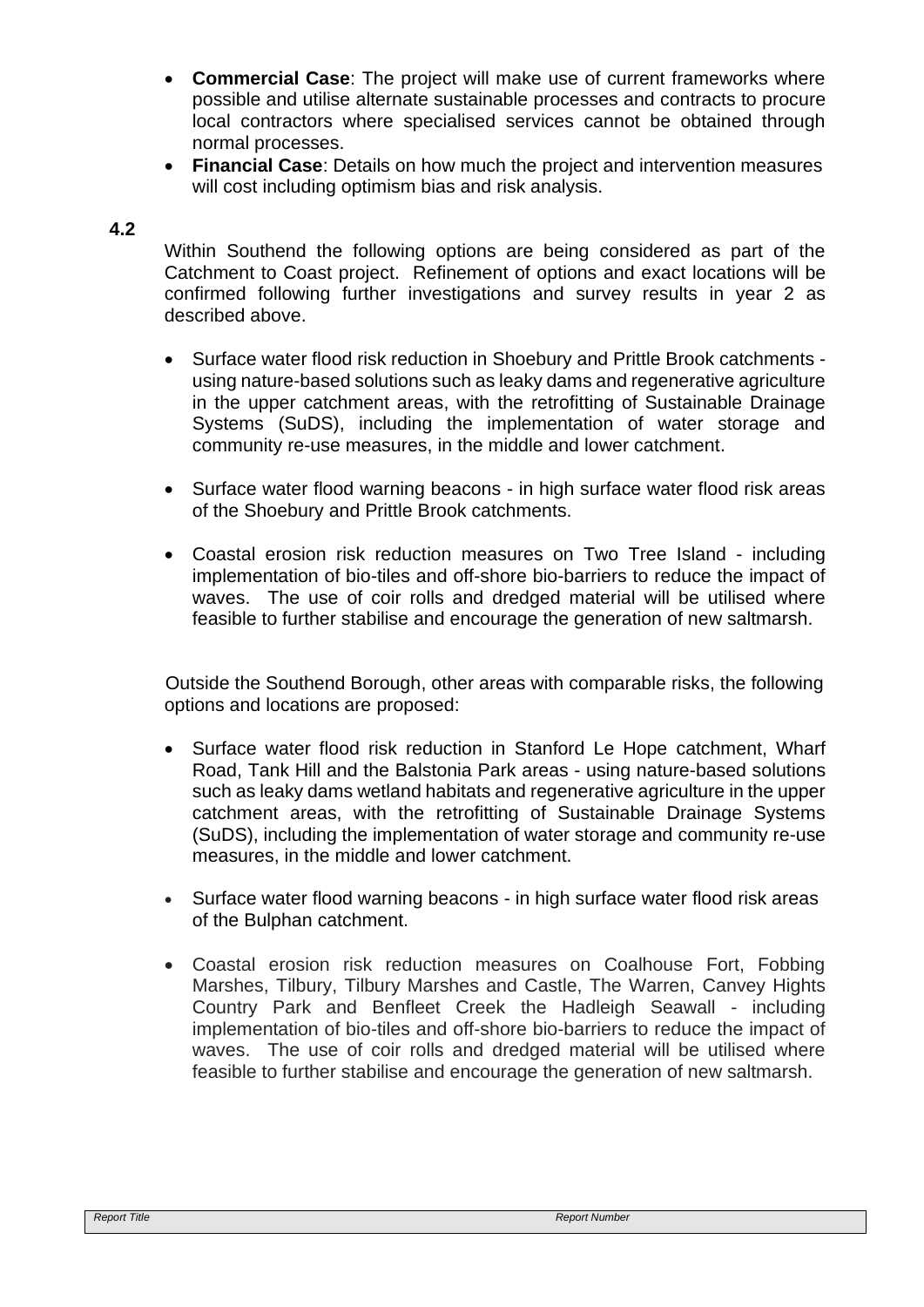

The Catchment to Coast project takes a *strategic* approach across the whole catchment

As the Catchment to Coast project focuses on whole hydraulic catchments the project study areas are not limited to political boundaries. As such Essex County Council is closely involved and supportive of the project and the proposals. A formal letter of support has been received.

#### **5 Reasons for Recommendations**

The Catchment to Coast project provides a unique, grant funded opportunity to make Southend a national exemplar in flood and coastal erosion risk management using innovative flood risk and coastal erosion measures. All learning from this project will be shared and used to inform future local and national projects.

Increasing flood and coastal erosion resilience through the measures delivered by the Catchment to Coast project will not only improve the resilience of Southend and neighbouring communities but will also seek to empower and support communities socially with the setting up of tools and processes that promote wider education and skills development within both local communities and schools.

The Catchment to Coast project also provides an opportunity for wider betterment to be implemented through the use of innovative NFM including regenerative agriculture, such as increasing biodiversity, carbon sequestration and reduce pollution impacts.

#### **6 Corporate Implications**

There are no negative implications, the Catchment to Coast is project which can deliver multiple outcomes in terms of the Council Southend 2050 ambitions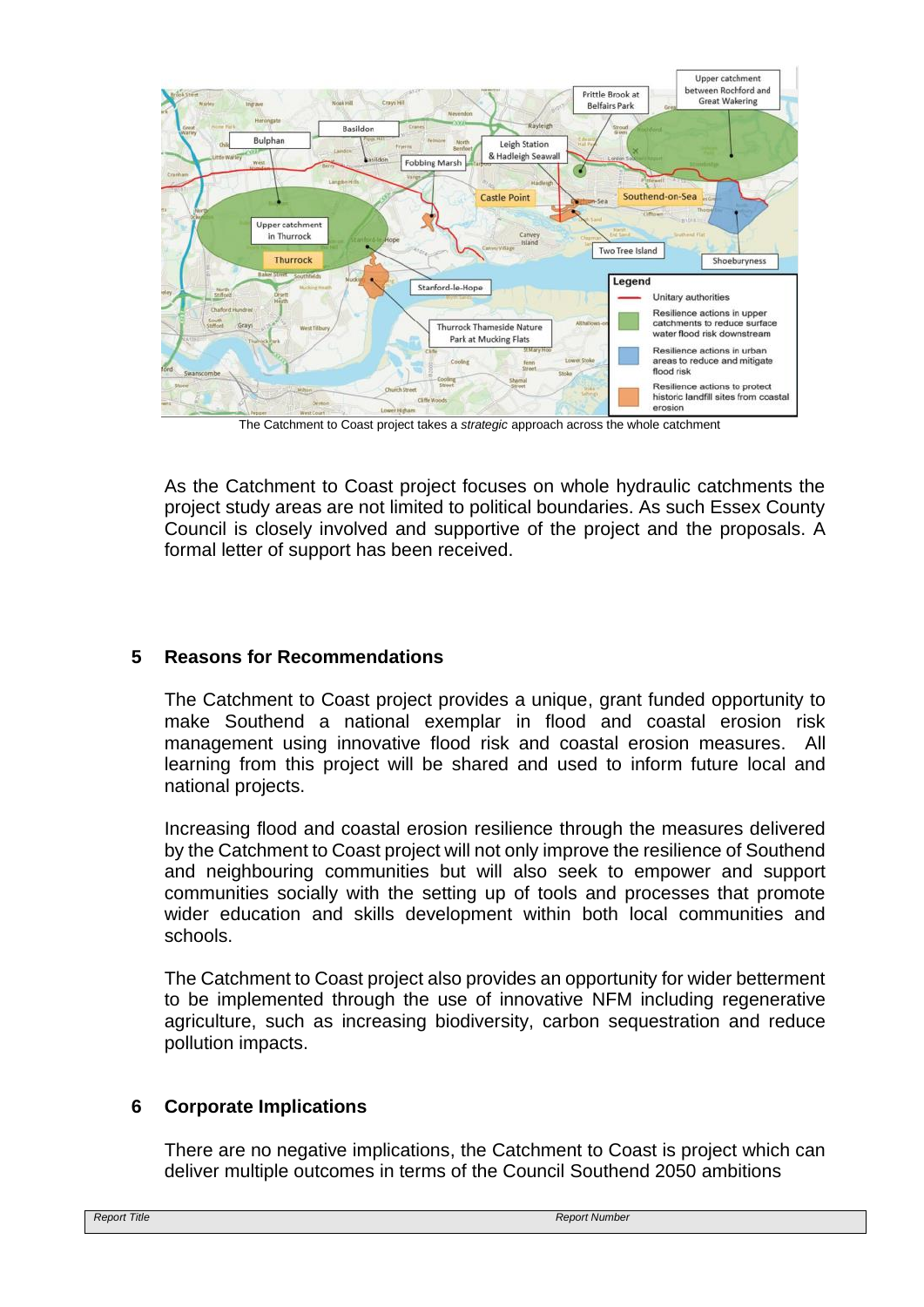- Pride and Joy
- Safe and Well
- Active and Involved
- Opportunity and Prosperity
- Connected and Smart
- Future Ways of Working

#### **7 Financial Implications**

The six-year project is wholly grant funded, via DEFRA.

#### 8 **Environmental Impact**

There are multiple positive environmental impacts of the project including increased biodiversity, pollution reduction, and carbon sequestration.

#### **9 Legal Implications**

No legal implications have been identified

#### **10 People Implications**

No negative people implications have been identified at this time, As detailed above, the project will provide significant benefits to residents and businesses within Southend through the reduction of flood risk and costal erosion and additionally offer much in terms of social benefit.

#### **11 Property Implications**

There are no property implications.

#### **12 Consultation**

As part of the Catchment to Coast project extensive engagement will be undertaken with local councillors, project partners, local communities, residents, landowners, businesses and all other stakeholders. This will be commenced once the OBC is submitted. A Communication and Engagment Task Group has already been set up and a stakeholder mapping exercise is already underway. A dedicated engagement and learning officer position will be advised in due course to solely manage this important aspect of the project.

#### **13 Equalities and Diversity Implications**

No Equality and Diversity Issues have been identified to date. Additional thorough assessments will be undertaken at all appropriate future project stages.